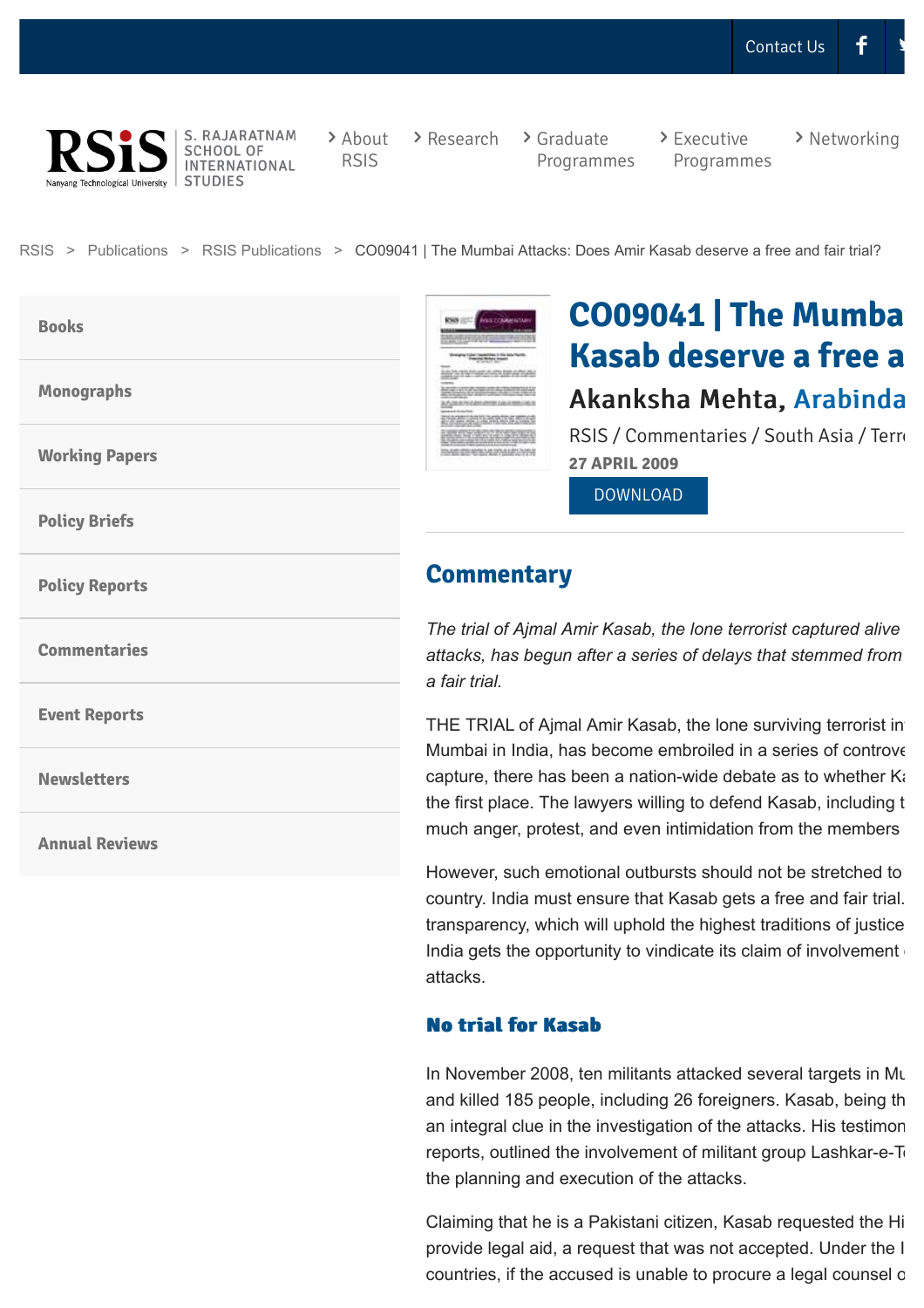an advocate to represent him. During the remand proceedings represent Kasab. Fearing public protest and outcry, Dinesh Mc of losing his licence to practice.

In December 2008, when advocate Mukesh Deshmukh offered Shiv Sena – a Hindu rightwing organisation- attacked his residence, forcing him to back out. And to back out. An Waghmare, the court-appointed advocate was also similarly in due to a potential conflict of interest, the court then appointed  $\lambda$ Although the trial has now begun, emotions continue to run highdisruptions.

Unlike in previous incidents, the November 2008 attacks in Mu anger all over India. The modus operandi involving a 60-hour long battle media was traumatised, fuelled anger and hatred towards the perpetr Kasab shooting indiscriminately at the railway terminal. Some was far too heinous to deserve a fair trial and that he should in

#### **Right to Defence Right to Defence**

Although the anger and hatred towards Kasab is understandat has a functional judicial system in place, and it is expected tha administration of justice. Under Article 22 (1) of the Indian Con be detained in custody without being informed of the grounds of right to consult and be defended by a legal practitioner. This pr legal aid scheme.

Article 22 (3) of the Constitution says that clause 1 of the article Opponents of Kasab's trial, therefore, argue that he does not negale 2 systematic trial. However, as India and Pakistan were not at war be classified as an "enemy alien". Moreover, Article 21 of the Indian Constitution guarantees the right to life and personal liberty even to "non-citizens".

#### **Miscarriage of Justice Miscarriage of Justice**

In a democratic country with an independent judiciary, denial of would result in miscarriage of justice. The militants who attacked This does not mean that the victimised country and its institutic which is what a denial of due process would mean. It must be decriminalise the serious offence that Kasab is accused off, but establishment of internationally-accepted principles of natural j

The protestors also miss the point that it is absolutely necessary the absence of defence, the trial of the criminal would be one-sided to a denial of the criminal would be onepointed out by the Chief Justice of the Supreme Court of India, then the entire justice delivery system would be vitiated. This c contest an adverse verdict on grounds of inadequate legalese by the higher courts on that ground.

### **Vindicating Cross-border Implications Vindicating Cross-border Implications**

The "evidences" that the Indian investigators have obtained from